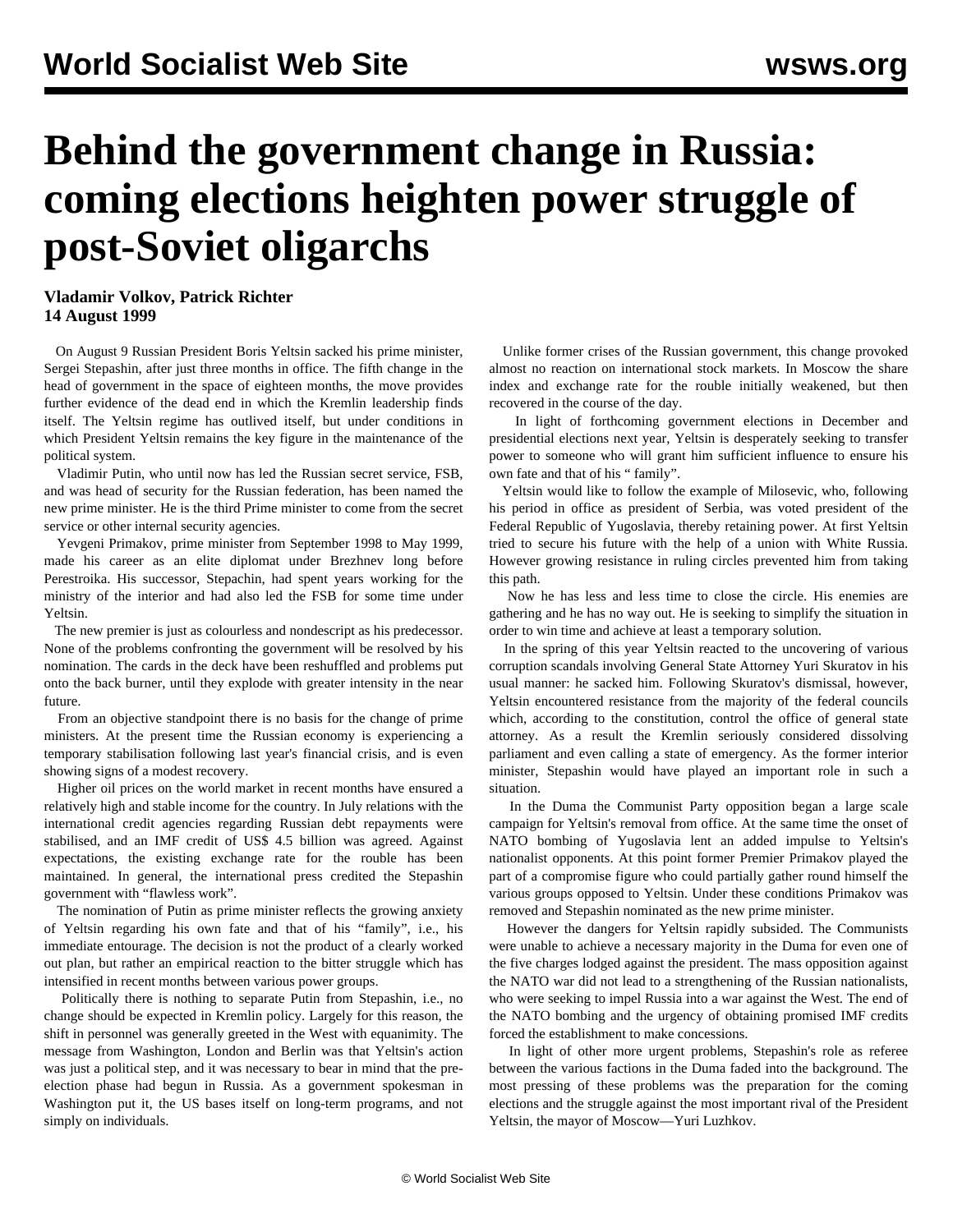That meant the end for Stepashin: the Moor had done his duty, now he could go.

 For his part, Stepashin accepted his dismissal with astounding equanimity, if not servility. "That is his right. He is the president, the highest commanding officer," he said, and then added: "I was, and will remain, with him to the end. I am grateful to this man for bringing me into big politics as a young boy." He showed no less consideration for his successor: "Putin is an honest and honourable man. I wish him all success. He already possesses everything else."

 The Stepashin government was an unstable coalition of two large groups led by finance magnate Boris Berezovski and the chairman of the Russian energy giant YES—Anatoli Chubais. Well aware of the instability of the government, both groups had begun a struggle for control over finance and the country's raw materials. Despite his loyalty, Stepashin was unable to convince Yeltsin that he had these problems under control.

 Yeltsin sacked Stepashin without criticising his period in office, thereby allowing the latter to continue to enjoy considerable authority. Stepashin immediately received offers from quite divergent parties to stand as their candidate in the forthcoming Duma elections. Amongst the parties which made offers were the "The Right Cause" of Nemtzov, Chernomyrdin's "Our House Russia" and Luzhkov's "Fatherland—All of Russia".

 An important reason for the latest change in government is the intensified struggle between the two most powerful Russian oligarchs, Boris Berezovski and Vladimir Gussinsky, together with the respective groups backing them.

 Following the financial crisis of last August Berezovski found himself in the middle of a corruption scandal. In the course of investigations into the cause of the crisis it was established, for example, that Berezovski had relieved the largest Russian air concern, Aeroflot, of large sums of money through companies he controls in Switzerland. In addition it was revealed that Berezovski's security firm Atol had been tapping Kremlin telephone discussions since at least last summer. As a result the general attorney's office began an investigation into Berezovski, which the latter was able to survive after individuals very close to Yeltsin became implicated in the corrupt activities.

 Together with his ally Roman Abramovitch, who is known as the treasurer of the Yeltsin family, Berezovski was able to fill the most important government posts with his own people. They continue to serve in Putin's new government. According to newspaper reports, this group includes: the first vice-prime minister Nikolai Aksenenko, energy minister Victor Kalyushny and interior minister Vladamir Ryschailo.

 Based on his influence in government, Berezovski began an aggressive struggle for the re-division of the commodity and financial markets. In particular, this struggle concentrated on the mass media, which are set to play an enormous role in the upcoming election campaign.

 For some considerable time Berezovski has controlled the biggest newspapers, *Nezavisimaya Gazeta* and *Novye Isvestia*, as well as retaining influence over the television channel *ORT* in which the Russian state has a 51 percent share. In recent months he has been able to win control over an additional TV channel, the Moscow-based *TV6*, as well as the important business newspaper *Kommersant*, through a foreign puppet company *.*

 In addition, he actively took part in the struggle against the Kremlin's greatest rival—Moscow mayor Yuri Luzhkov. In this respect his weightiest opponent is Vladamir Gussinsky, a supporter of Luzhkov and Russia's most important media magnate.

 The Kremlin unleashed a powerful attack against the media empire of Gussinsky, Media-Most, which includes the TV company *NTW*, the daily paper *Sevodnya*, the journal *Itogi* and the radio channel *Echo Moskvy*. It was said that the largest part of Media-Most's debts of roughly one billion dollars was owed to the state. A tax investigation of the company nearly drove Media-Most into bankruptcy. At the last moment, however, Yeltsin drew back from such a step and, as a result, Stepashin's star began to

wane, as well as the reputation of the head of the presidential administration, Alexander Voloschin.

 The final reason for the sacking of Stepashin was the successful unification of Luzhkovs "Fatherland" with the governors of all of Russia's regions in an election alliance. Despite their economic weakness, the regions will play a considerable role in the coming elections because that is where the majority of the Russian people live.

 "All of Russia" is the most influential group of governors. Members of the group include Petersburg Governor Vladamir Yakolev, Mentimir Schaimiyev from the oil-rich and predominantly Muslim province of Tararstan, and Ruslan Auschev from Inguchechen. The latter region plays a key role for Moscow in maintaining the status quo in the North Caucasus.

 For some months the Kremlin had attempted to prevent such a union taking place. In April Yeltsin met with Schaimiyev in order to try and win him to his side.

 The attempt was also made to ban "Fatherland" from taking part in the elections. The chairman of the state election commission Veschnayov appealed to the Justice Minister to recheck the list of permitted parties. According to Russian law organisations can only take part in elections which have "applied not less than a year before the date of an election".

 "Fatherland" was registered on the December 19, 1998. The parliamentary elections take place on the December 19, 1999. In a letter to the Justice Ministry Veschnayov asked if the date for applications had not run out on December 18, 1998.

 Despite all this, the block of governors has decided to support Luzhkov. Shortly after the alliance was established, Berezovski's *Kommersant* commented: "Stepashin's removal is now almost inevitable".

 In his TV speech to the nation on the change of government Yeltsin explained that Putin "is in a position to consolidate society, because he controls great political power which makes possible the continuation of reforms in Russia. He will gather round him all those who seek to establish a great Russia in the 21st century".

 Yeltsin's words are nothing other than an elegant exercise in demagogy. In fact Putin is least able to consolidate the various rival political forces, let alone attract mass support.

 Firstly, he has never appeared in public as a politician and, secondly, he is too tightly bound to the immediate circle around the president as well as the Petersburg clan of Chubais. Finally he is a man who has spent the largest part of his life abroad as an undercover agent for the KGB, and who is therefore, as a politician, an easy target.

 However these weaknesses are his biggest advantages from the standpoint of Yeltsin. Precisely because Putin lacks any influence of his own, his fate is tied directly to that of Yeltsin and Yeltsin's "family".

 The biography of the new prime minister is very characteristic of a whole layer of the middle generation of Soviet officials and intellegensia who began to make a successful career in the Soviet Union and subsequently became the most important social foundation for a new capitalist Russia.

 Putin was born in 1952 in Leningrad, graduated from the legal faculty of Leningrad University in 1975 and worked up until 1990 in the First Department of the KGB, which is responsible for espionage abroad. Between 1984 and 1990 he was posted to work in the former German Democratic Republic (East Germany).

 Following his return to Leningrad he actively supported Anatoli Sobchak in the election for mayor. Following Sobchak's failed re-election bid in 1995, Putin went to Moscow, where he took up influential positions in the presidential administration.

 The reason for Putin's new promotion by Yelsin rests with Putin's lack of political influence combined, however, with his considerable weight within the state apparatus. In his person he concentrates the experience of a former KGB agent with important connections to the secret service, as